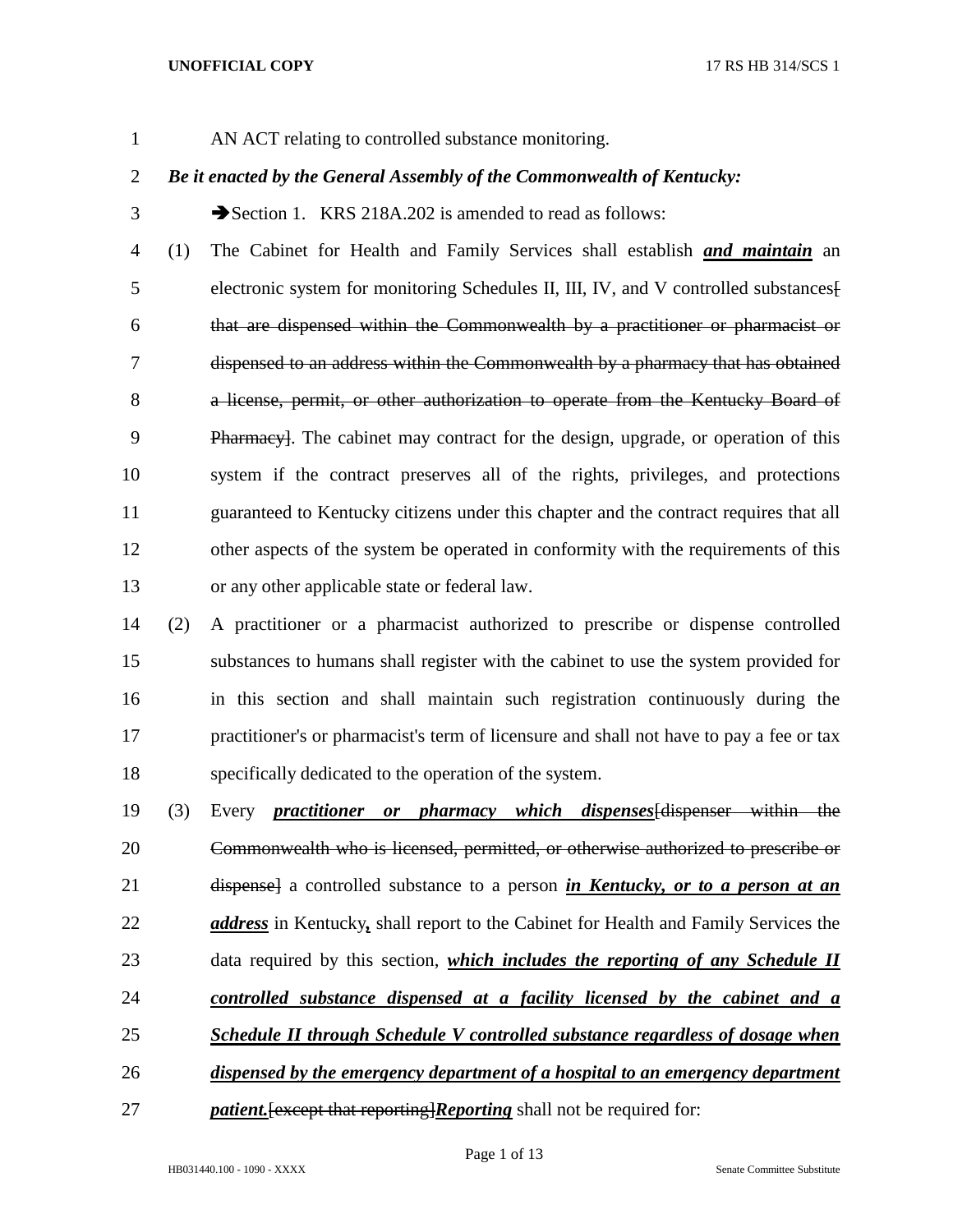(a) A drug administered directly to a patient in a hospital, a resident of a health care facility licensed under KRS Chapter 216B, a resident of a child-caring facility as defined by KRS 199.011, or an individual in a jail, correctional facility, or juvenile detention facility; (b) *A Schedule III through Schedule V controlled substance dispensed by a facility licensed by the cabinet provided that the quantity dispensed is limited to an amount adequate to treat the patient for a maximum of forty- eight (48) hours and is not dispensed by the emergency department of a hospital; or* **FA** drug, other than any Schedule II controlled substance or a Schedule III controlled substance containing hydrocodone, dispensed by a practitioner at a facility licensed by the cabinet, provided that the quantity dispensed is limited to an amount adequate to treat the patient for a maximum of forty-eight (48) 14 hours; or (c) A drug administered or dispensed to a research subject enrolled in a research protocol approved by an institutional review board that has an active federalwide assurance number from the United States Department of Health and Human Services, Office for Human Research Protections, where the research involves single, double, or triple blind drug administration or is additionally covered by a certificate of confidentiality from the National Institutes of Health. (4) *In addition to the data required by subsection (5) of this section, a Kentucky- licensed acute care hospital or critical access hospital shall report to the cabinet all positive toxicology screens that were performed by the hospital's emergency department to evaluate the patient's suspected drug overdose. (5)* Data for each controlled substance that is *reported*[dispensed] shall include but not be limited to the following: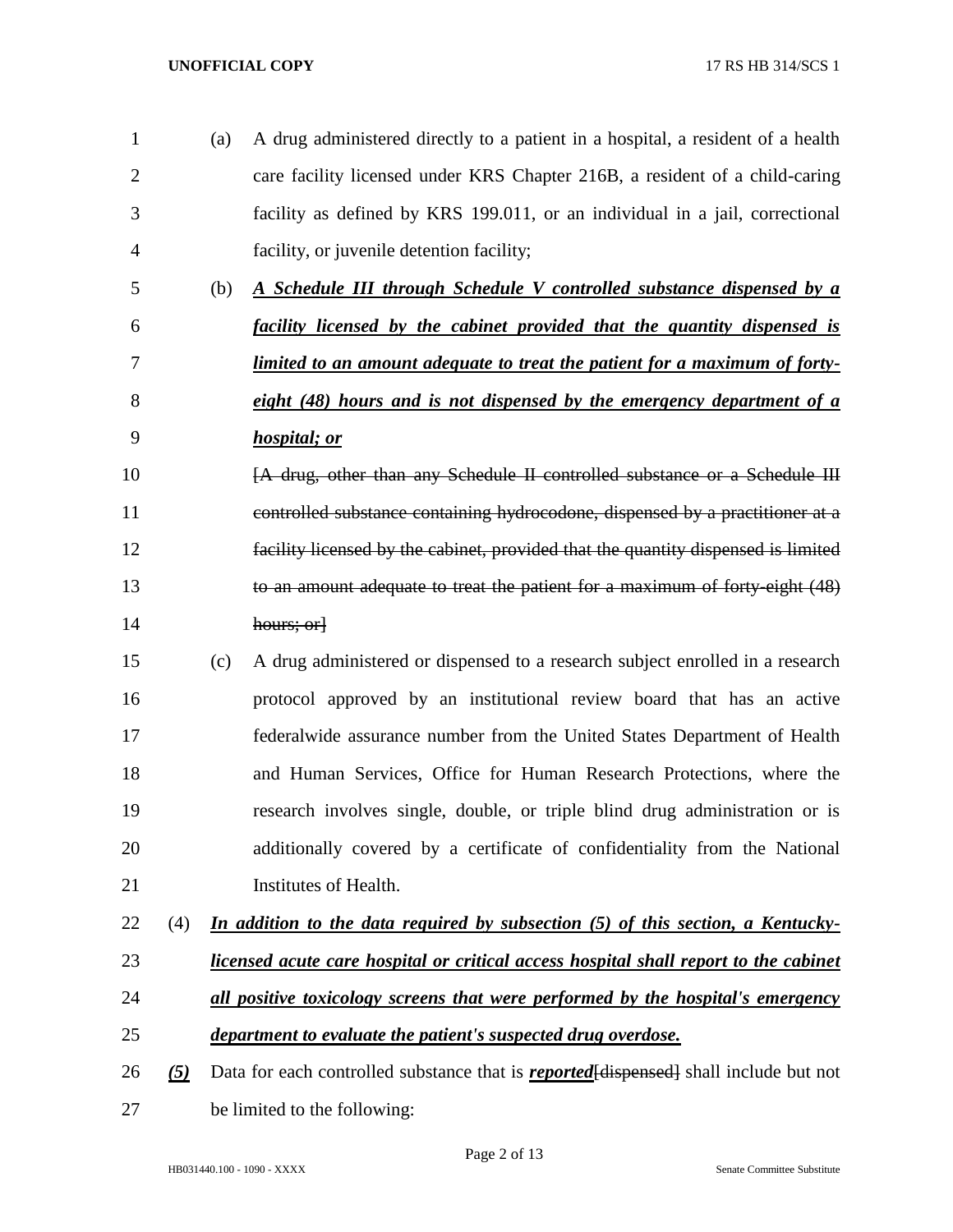- (a) Patient identifier;
- (b) National drug code of the drug dispensed;
- (c) Date of dispensing;
- (d) Quantity dispensed;
- (e) Prescriber; and
- (f) Dispenser.

 *(6)*[(5)] The data shall be provided in the electronic format specified by the Cabinet for Health and Family Services unless a waiver has been granted by the cabinet to an individual dispenser. The cabinet shall establish acceptable error tolerance rates for data. Dispensers shall ensure that reports fall within these tolerances. Incomplete or inaccurate data shall be corrected upon notification by the cabinet if the dispenser exceeds these error tolerance rates.

- *(7)*[(6)] The Cabinet for Health and Family Services shall only disclose data to persons and entities authorized to receive that data under this section. Disclosure to any other person or entity, including disclosure in the context of a civil action where the disclosure is sought either for the purpose of discovery or for evidence, is prohibited unless specifically authorized by this section. The Cabinet for Health and Family Services shall be authorized to provide data to:
- (a) A designated representative of a board responsible for the licensure, regulation, or discipline of practitioners, pharmacists, or other person who is authorized to prescribe, administer, or dispense controlled substances and who is involved in a bona fide specific investigation involving a designated person; (b) Employees of the Office of the Inspector General of the Cabinet for Health and Family Services who have successfully completed training for the electronic system and who have been approved to use the system, *federal prosecutors,* Kentucky Commonwealth's attorneys and assistant Commonwealth's attorneys, county attorneys and assistant county attorneys, a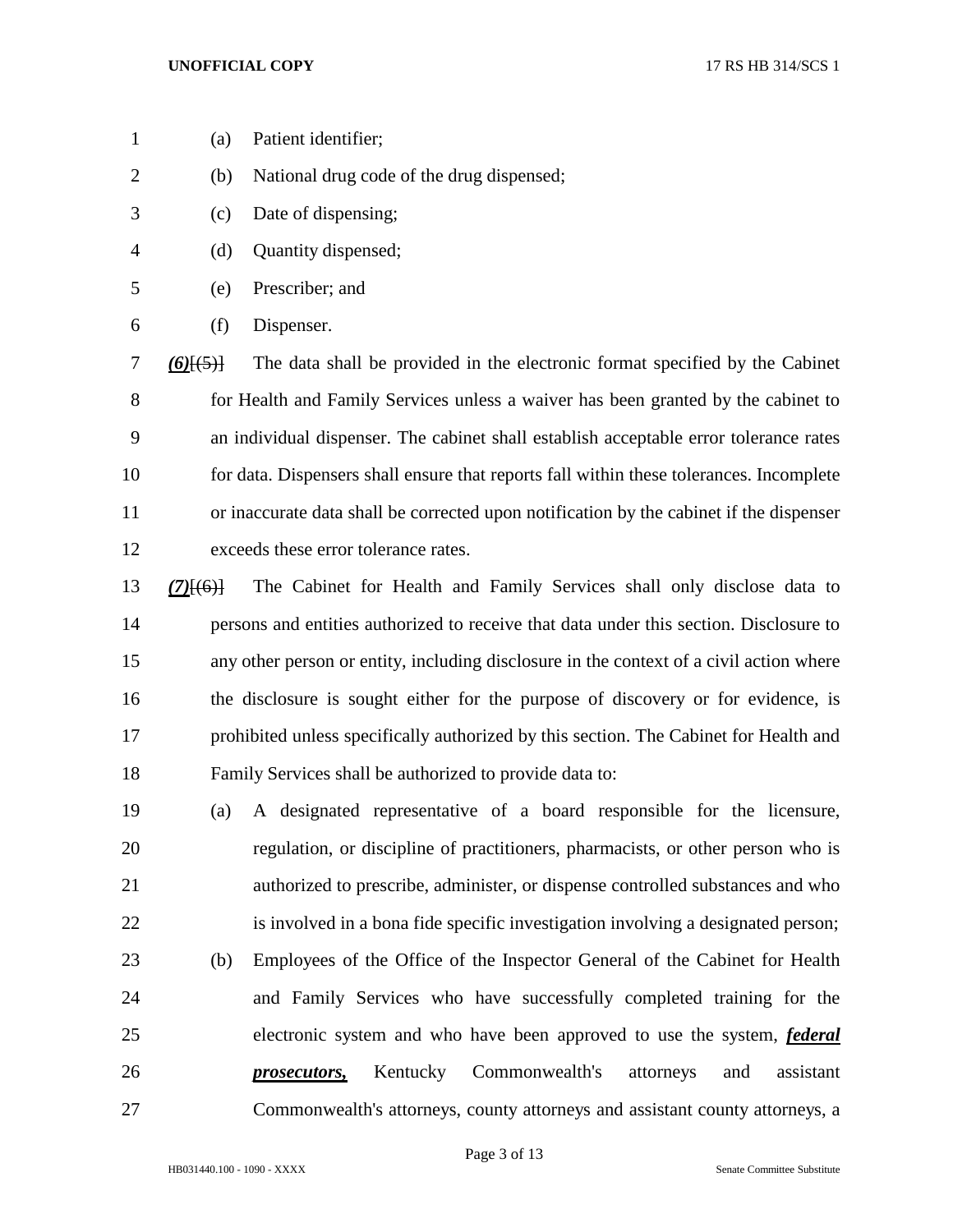| 1              |     | peace officer certified pursuant to KRS 15.380 to 15.404, a certified or full-            |
|----------------|-----|-------------------------------------------------------------------------------------------|
| $\overline{2}$ |     | time peace officer of another state, or a federal <b>agent</b> [peace officer] whose      |
| 3              |     | duty is to enforce the laws of this Commonwealth, of another state, or of the             |
| $\overline{4}$ |     | United States relating to drugs and who is engaged in a bona fide specific                |
| 5              |     | investigation involving a designated person;                                              |
| 6              | (c) | A state-operated Medicaid program in conformity with subsection $(8)(7)$ of               |
| 7              |     | this section;                                                                             |
| 8              | (d) | A properly convened grand jury pursuant to a subpoena properly issued for the             |
| 9              |     | records;                                                                                  |
| 10             | (e) | A practitioner or pharmacist, or employee of the practitioner's or pharmacist's           |
| 11             |     | practice acting under the specific direction of the practitioner or pharmacist,           |
| 12             |     | who <del>f requests information and</del> certifies that the requested information is for |
| 13             |     | the purpose of:                                                                           |
| 14             |     | Providing medical or pharmaceutical treatment to a bona fide current or<br>1.             |
| 15             |     | prospective patient; [-or]                                                                |
| 16             |     | 2.<br><u>Reviewing data on controlled substances that have been reported for</u>          |
| 17             |     | the birth mother of an infant who is currently being treated by the                       |
| 18             |     | practitioner for neonatal abstinence syndrome, or has symptoms that                       |
| 19             |     | suggest prenatal drug exposure; or                                                        |
| 20             |     | Reviewing and assessing the individual prescribing or dispensing<br>$\underline{3}$ .     |
| 21             |     | patterns of the practitioner or pharmacist or to determine the accuracy                   |
| 22             |     | and completeness of information contained in the monitoring system;                       |
| 23             | (f) | The chief medical officer of a hospital or long-term-care facility, an employee           |
| 24             |     | of the hospital or long-term-care facility as designated by the chief medical             |
| 25             |     | officer and who is working under his or her specific direction, or a physician            |
| 26             |     | designee if the hospital or facility has no chief medical officer, if the officer,        |
| 27             |     | employee, or designee certifies that the requested information is for the                 |

Page 4 of 13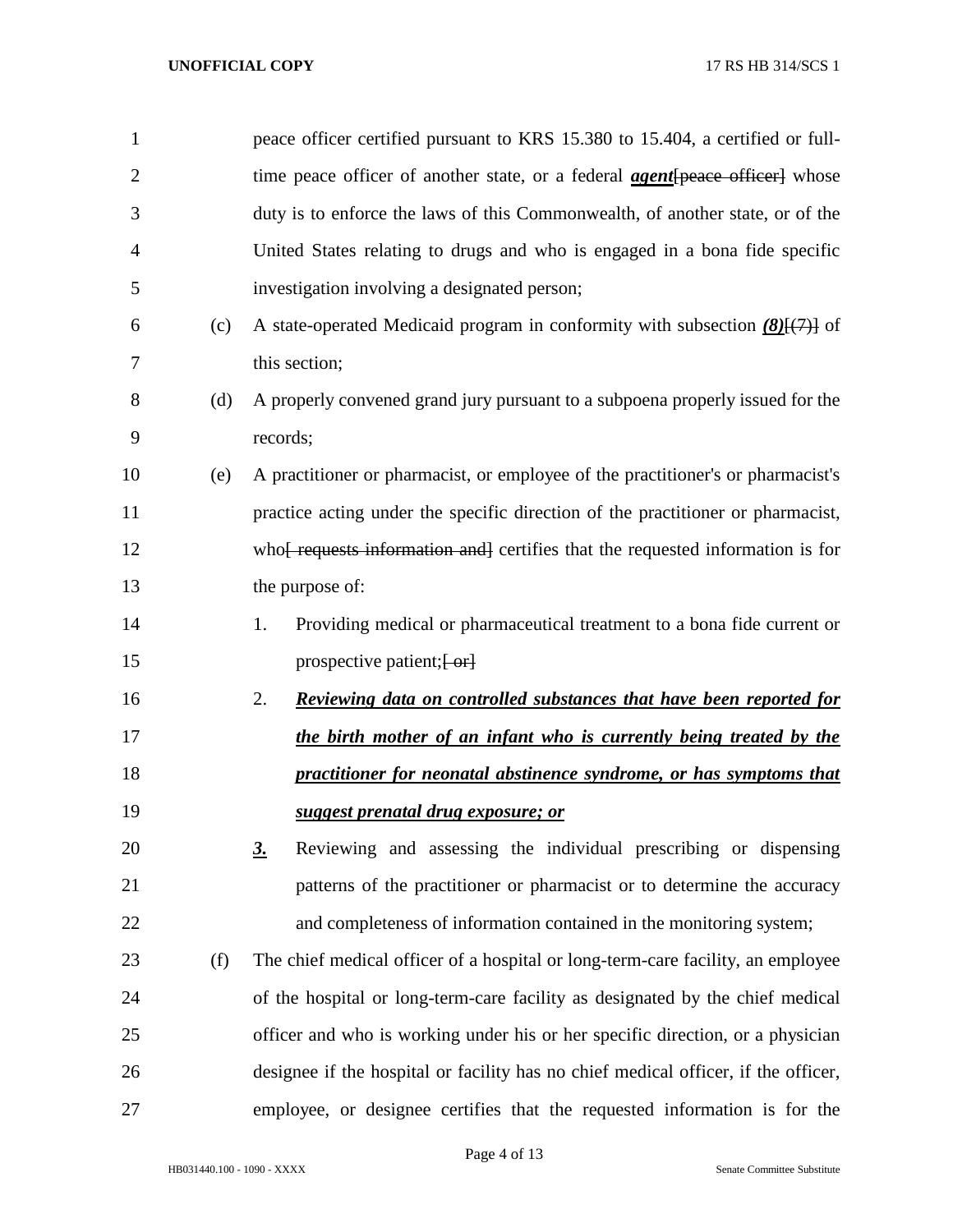| $\mathbf{1}$   |     | purpose of providing medical or pharmaceutical treatment to a bona fide         |
|----------------|-----|---------------------------------------------------------------------------------|
| $\overline{c}$ |     | current or prospective patient or resident in the hospital or facility;         |
| 3              | (g) | In addition to the purposes authorized under paragraph (a) of this subsection,  |
| $\overline{4}$ |     | the Kentucky Board of Medical Licensure, for any physician who is:              |
| 5              |     | Associated in a partnership or other business entity with a physician who<br>1. |
| 6              |     | is already under investigation by the Board of Medical Licensure for            |
| 7              |     | improper prescribing or dispensing practices;                                   |
| 8              |     | In a designated geographic area for which a trend report indicates a<br>2.      |
| 9              |     | substantial likelihood that inappropriate prescribing or dispensing may         |
| 10             |     | be occurring; or                                                                |
| 11             |     | In a designated geographic area for which a report on another physician<br>3.   |
| 12             |     | in that area indicates a substantial likelihood that inappropriate              |
| 13             |     | prescribing or dispensing may be occurring in that area;                        |
| 14             | (h) | In addition to the purposes authorized under paragraph (a) of this subsection,  |
| 15             |     | the Kentucky Board of Nursing, for any advanced practice registered nurse       |
| 16             |     | who is:                                                                         |
| 17             |     | Associated in a partnership or other business entity with a physician who<br>1. |
| 18             |     | is already under investigation by the Kentucky Board of Medical                 |
| 19             |     | Licensure for improper prescribing or dispensing practices;                     |
| 20             |     | Associated in a partnership or other business entity with an advanced<br>2.     |
| 21             |     | practice registered nurse who is already under investigation by the Board       |
| 22             |     | of Nursing for improper prescribing practices;                                  |
| 23             |     | In a designated geographic area for which a trend report indicates a<br>3.      |
| 24             |     | substantial likelihood that inappropriate prescribing or dispensing may         |
| 25             |     | be occurring; or                                                                |
| 26             |     | In a designated geographic area for which a report on a physician or<br>4.      |
| 27             |     | another advanced practice registered nurse in that area indicates a             |

Page 5 of 13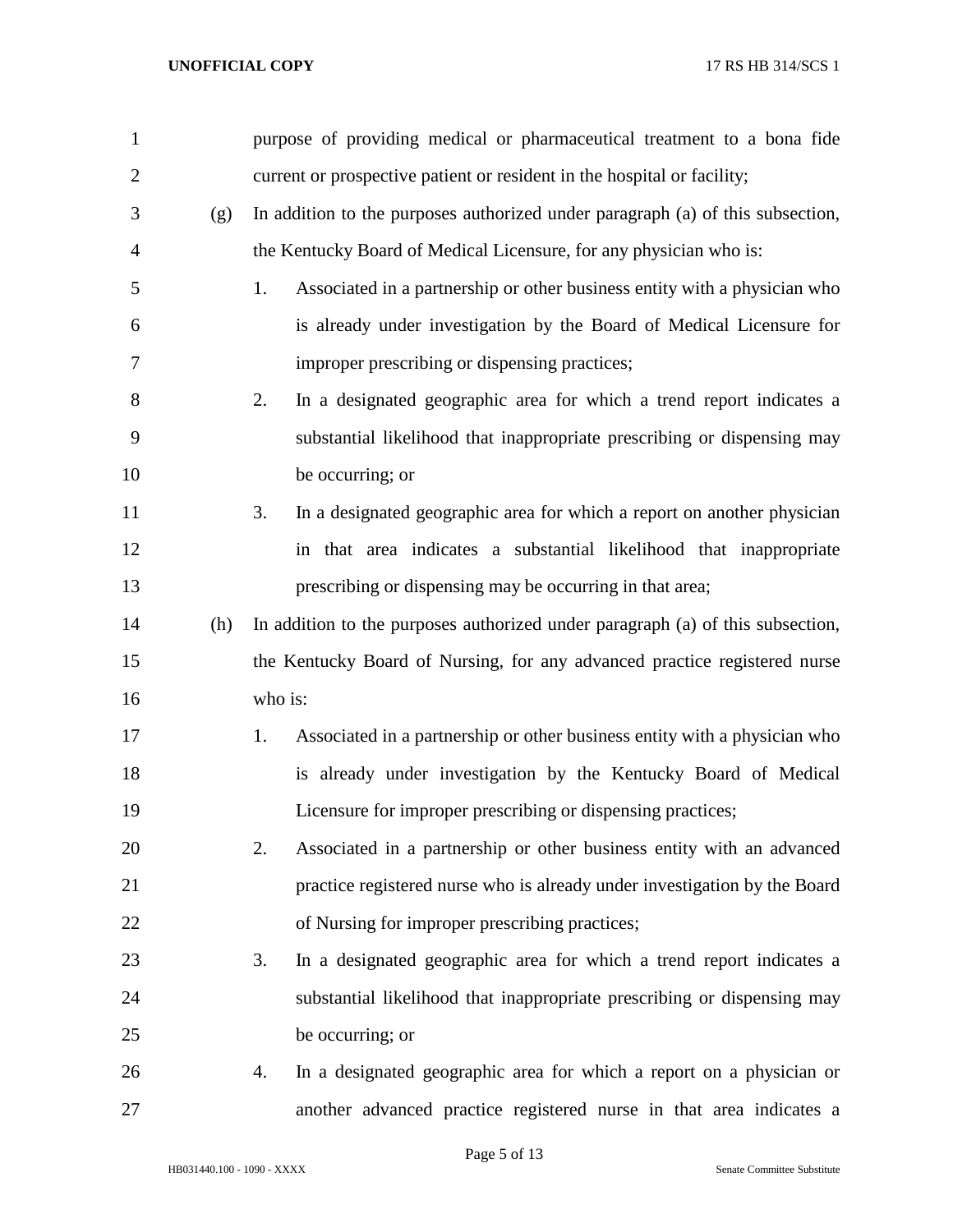| $\mathbf{1}$   |             | substantial likelihood that inappropriate prescribing or dispensing may                 |
|----------------|-------------|-----------------------------------------------------------------------------------------|
| $\overline{2}$ |             | be occurring in that area;                                                              |
| 3              | (i)         | A judge or a probation or parole officer administering a diversion or probation         |
| $\overline{4}$ |             | program of a criminal defendant arising out of a violation of this chapter or of        |
| 5              |             | a criminal defendant who is documented by the court as a substance abuser               |
| 6              |             | who is eligible to participate in a court-ordered drug diversion or probation           |
| 7              |             | program; or                                                                             |
| 8              | (i)         | A medical examiner engaged in a death investigation pursuant to KRS 72.026.             |
| 9              | (8)(7)      | The Department for Medicaid Services shall use any data or reports from the             |
| 10             |             | system for the purpose of identifying Medicaid providers or recipients whose            |
| 11             |             | prescribing, dispensing, or usage of controlled substances may be:                      |
| 12             | (a)         | Appropriately managed by a single outpatient pharmacy or primary care                   |
| 13             |             | physician; or                                                                           |
| 14             | (b)         | Indicative of improper, inappropriate, or illegal prescribing or dispensing             |
| 15             |             | practices by a practitioner or drug seeking by a Medicaid recipient.                    |
| 16             | $(9)$ $(8)$ | A person who receives data or any report of the system from the cabinet shall           |
| 17             |             | not provide it to any other person or entity except as provided in this section, in     |
| 18             |             | another statute, or by order of a court of competent jurisdiction and only to a person  |
| 19             |             | or entity authorized to receive the data or the report under this section, except that: |
| 20             | (a)         | A person specified in subsection $(7)(6)(6)$ of this section who is authorized          |
| 21             |             | to receive data or a report may share that information with any other persons           |
| 22             |             | specified in subsection $(7)(6)(6)$ of this section authorized to receive data or       |
| 23             |             | a report if the persons specified in subsection $(7)$ [ $(6)$ ](b) of this section are  |
| 24             |             | working on a bona fide specific investigation involving a designated person.            |
| 25             |             | Both the person providing and the person receiving the data or report under             |
| 26             |             | this paragraph shall document in writing each person to whom the data or                |
| 27             |             | report has been given or received and the day, month, and year that the data or         |

Page 6 of 13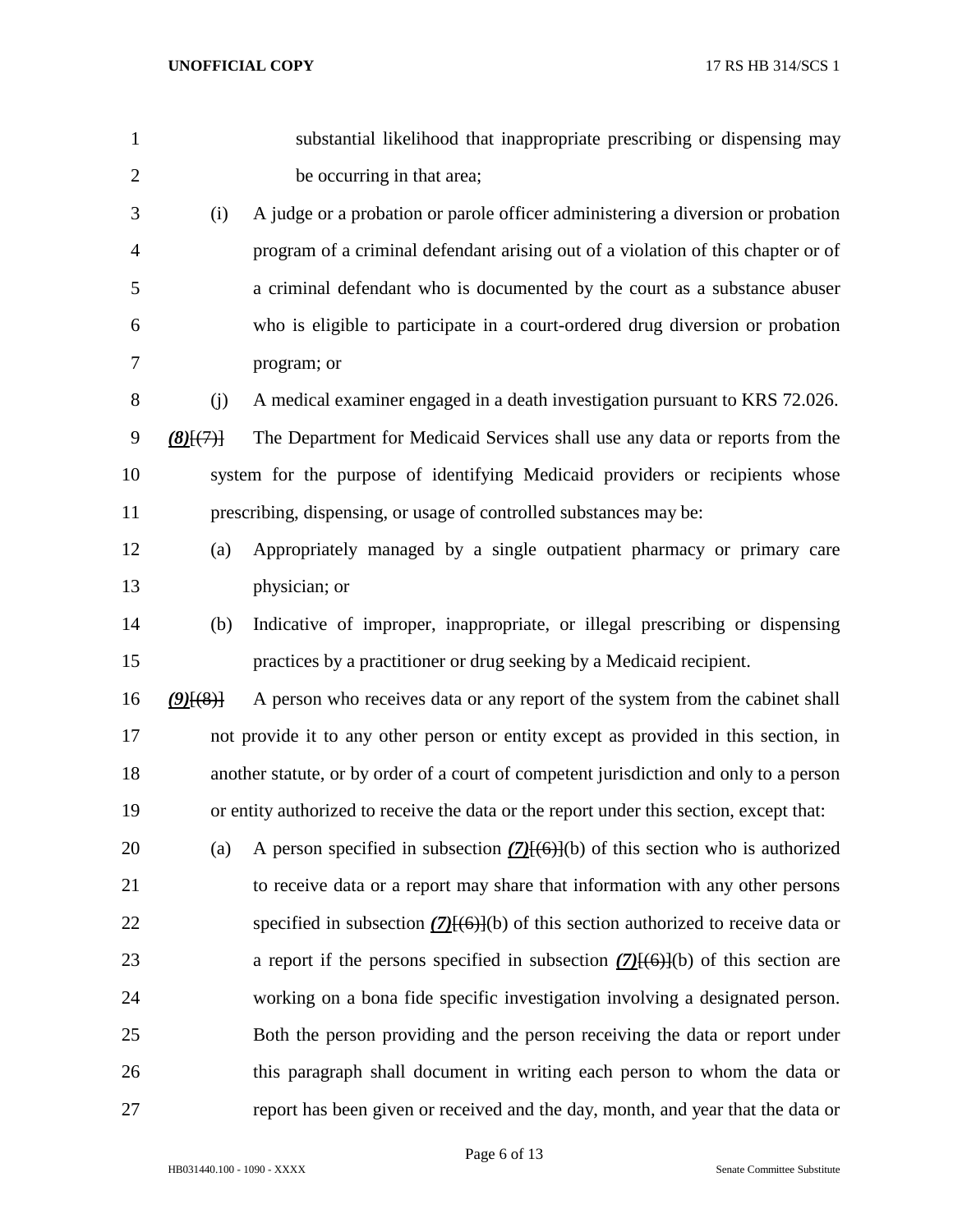|                                         | report has been given or received. This document shall be maintained in a file             |
|-----------------------------------------|--------------------------------------------------------------------------------------------|
|                                         | by each agency engaged in the investigation;                                               |
| (b)                                     | A representative of the Department for Medicaid Services may share data or                 |
|                                         | reports regarding overutilization by Medicaid recipients with a board                      |
|                                         | designated in subsection $(7)(6)$ }(a) of this section, or with a law enforcement          |
|                                         | officer designated in subsection $(7)$ [ $(6)$ ](b) of this section;                       |
| (c)                                     | The Department for Medicaid Services may submit the data as evidence in an                 |
|                                         | administrative hearing held in accordance with KRS Chapter 13B;                            |
| (d)                                     | If a state licensing board as defined in KRS 218A.205 initiates formal                     |
|                                         | disciplinary proceedings against a licensee, and data obtained by the board is             |
|                                         | relevant to the charges, the board may provide the data to the licensee and his            |
|                                         | or her counsel, as part of the notice process required by KRS 13B.050, and                 |
|                                         | admit the data as evidence in an administrative hearing conducted pursuant to              |
|                                         | KRS Chapter 13B, with the board and licensee taking all necessary steps to                 |
|                                         | prevent further disclosure of the data; and                                                |
| (e)                                     | A practitioner, pharmacist, or employee who obtains data under subsection                  |
|                                         | $(7)$ $(6)$ $(6)$ $(6)$ of this section may share the report with the patient or person    |
|                                         | authorized to act on the patient's behalf, <i>Any practitioner</i> , <i>pharmacist, or</i> |
|                                         | employee who obtains data under subsection $(7)(e)$ of this section may and                |
|                                         | place the report in the patient's medical record, <i>in which case the</i> [with that]     |
|                                         | individual report <i>shall</i> then <i>be</i> [being] deemed a medical record subject to   |
|                                         | disclosure on the same terms and conditions as an ordinary medical record in               |
|                                         | lieu of the disclosure restrictions otherwise imposed by this section.                     |
| $(10)$ $\left[\left(9\right)$ $\right]$ | The Cabinet for Health and Family Services, all peace officers specified in                |
|                                         | subsection $(7)(6)(6)$ of this section, all officers of the court, and all regulatory      |
|                                         | agencies and officers, in using the data for investigative or prosecution purposes,        |
|                                         |                                                                                            |

HB031440.100 - 1090 - XXXX Senate Committee Substitute

shall consider the nature of the prescriber's and dispenser's practice and the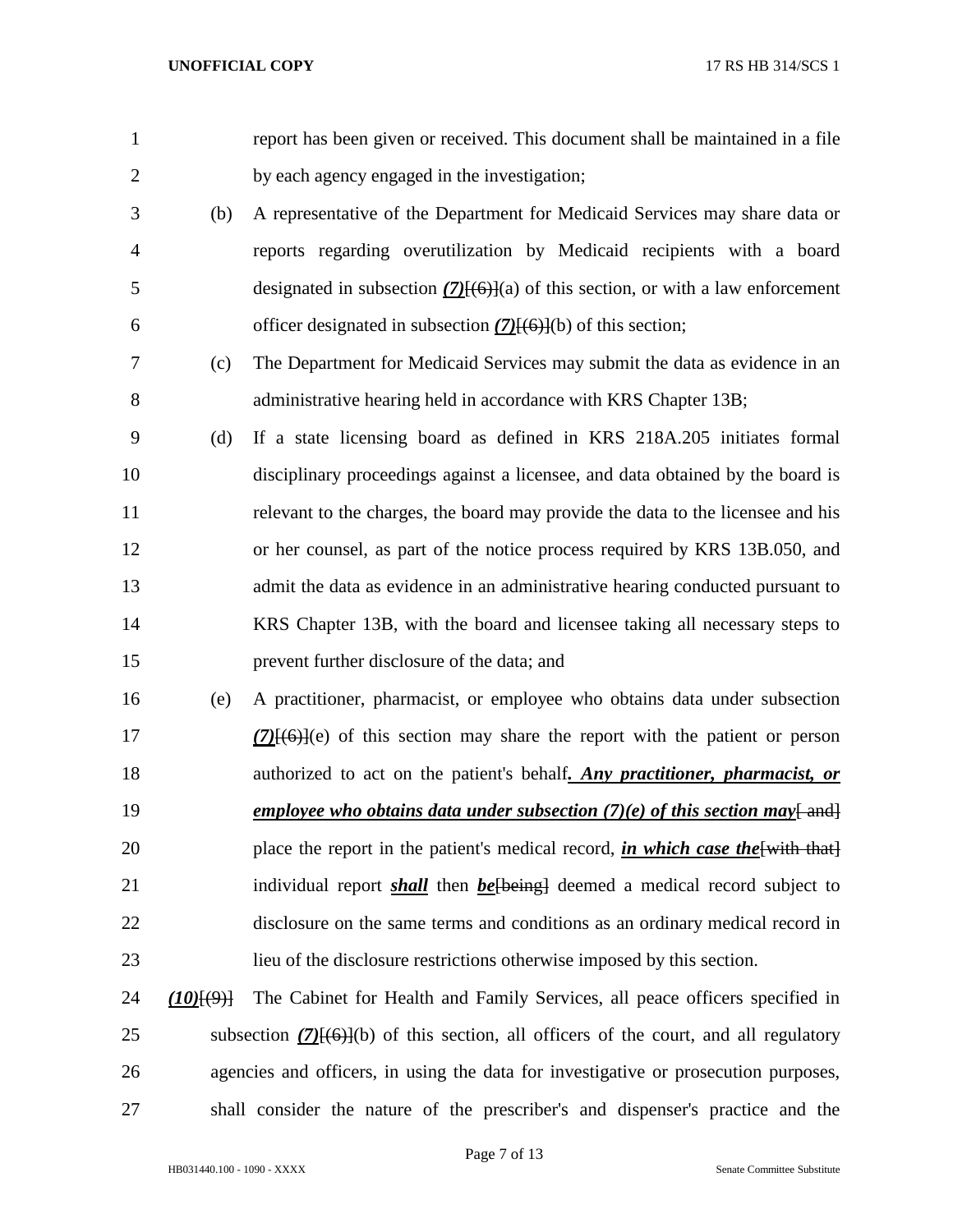- condition for which the patient is being treated. *(11)*[(10)] The data and any report obtained therefrom shall not be a public record, except that the Department for Medicaid Services may submit the data as evidence in an administrative hearing held in accordance with KRS Chapter 13B. *(12)*[(11)] Intentional failure *to comply with the reporting requirements of this section*[by a dispenser to transmit data to the cabinet as required by subsection (3), (4), or (5) of this section] shall be a Class B misdemeanor for the first offense and a Class A misdemeanor for each subsequent offense. *(13)*[(12)] Intentional disclosure of transmitted data to a person not authorized by *subsections* [subsection] (7)[(6)] to [subsection] (9)[(8)] of this section or authorized by KRS 315.121, or obtaining information under this section not relating to a bona fide *current or prospective patient or a bona fide* specific investigation, shall be a Class B misdemeanor for the first offense and a Class A misdemeanor for each subsequent offense. *(14)*[(13) (a) The Commonwealth Office of Technology, in consultation with the Cabinet for Health and Family Services, may submit an application to the United States Department of Justice for a drug diversion grant to fund a pilot or continuing project to study, create, or maintain a real-time electronic monitoring system for Schedules II, III, IV, and V controlled substances. 20 (b) The pilot project shall: 21 1. Be conducted in two (2) rural counties that have an interactive real-time electronic information system in place for monitoring patient utilization of health and social 23 services through a federally funded community access program; and 24 2. Study the use of an interactive system that includes a relational data base with query capability. (c) Funding to create or maintain a real-time electronic monitoring system for
- Schedules II, III, IV, and V controlled substances may be sought for a statewide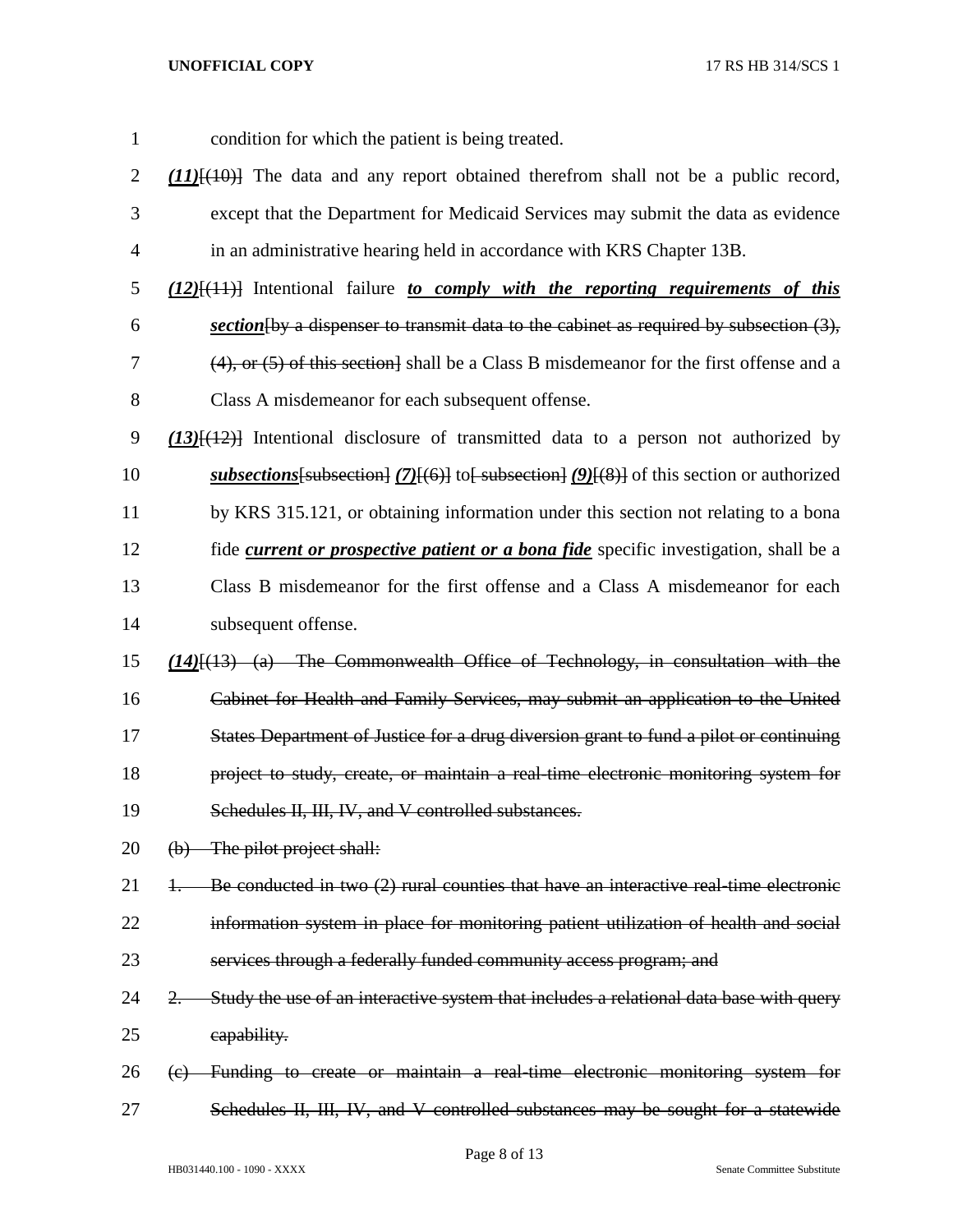| $\mathbf{1}$   |                      | system or for a system covering any geographic portion or portions of the state.                  |
|----------------|----------------------|---------------------------------------------------------------------------------------------------|
| $\overline{2}$ |                      | (14) Provisions in this section that relate to data collection, disclosure, access, and           |
| 3              |                      | penalties shall apply to the pilot project authorized under subsection (13) of this               |
| 4              | section.             |                                                                                                   |
| 5              |                      | (45) The Cabinet for Health and Family Services may, by promulgating an                           |
| 6              |                      | administrative regulation, limit the length of time that data remain in the electronic            |
| 7              |                      | system. Any data removed from the system shall be archived and subject to retrieval               |
| 8              |                      | within a reasonable time after a request from a person authorized to review data                  |
| 9              |                      | under this section.                                                                               |
| 10             | $(15)$ $(16)$ $(16)$ | The Cabinet for Health and Family Services shall work with each board                             |
| 11             |                      | responsible for the licensure, regulation, or discipline of practitioners,                        |
| 12             |                      | pharmacists, or other persons who are authorized to prescribe, administer, or                     |
| 13             |                      | dispense controlled substances for the development of a continuing education                      |
| 14             |                      | program about the purposes and uses of the electronic system for monitoring                       |
| 15             |                      | established in this section.                                                                      |
| 16             | (b)                  | The cabinet shall work with the Kentucky Bar Association for the                                  |
| 17             |                      | development of a continuing education program for attorneys about the                             |
| 18             |                      | purposes and uses of the electronic system for monitoring established in this                     |
| 19             |                      | section.                                                                                          |
| 20             | (c)                  | The cabinet shall work with the Justice and Public Safety Cabinet for the                         |
| 21             |                      | development of a continuing education program for law enforcement officers                        |
| 22             |                      | about the purposes and uses of the electronic system for monitoring                               |
| 23             |                      | established in this section.                                                                      |
| 24             |                      | $(16)$ [ $(17)$ ] If the cabinet becomes aware of a prescriber's or dispenser's failure to comply |
| 25             |                      | with this section, the cabinet shall notify the licensing board or agency responsible             |
| 26             |                      | for licensing the prescriber or dispenser. The licensing board shall treat the                    |
| 27             |                      | notification as a complaint against the licensee.                                                 |

Page 9 of 13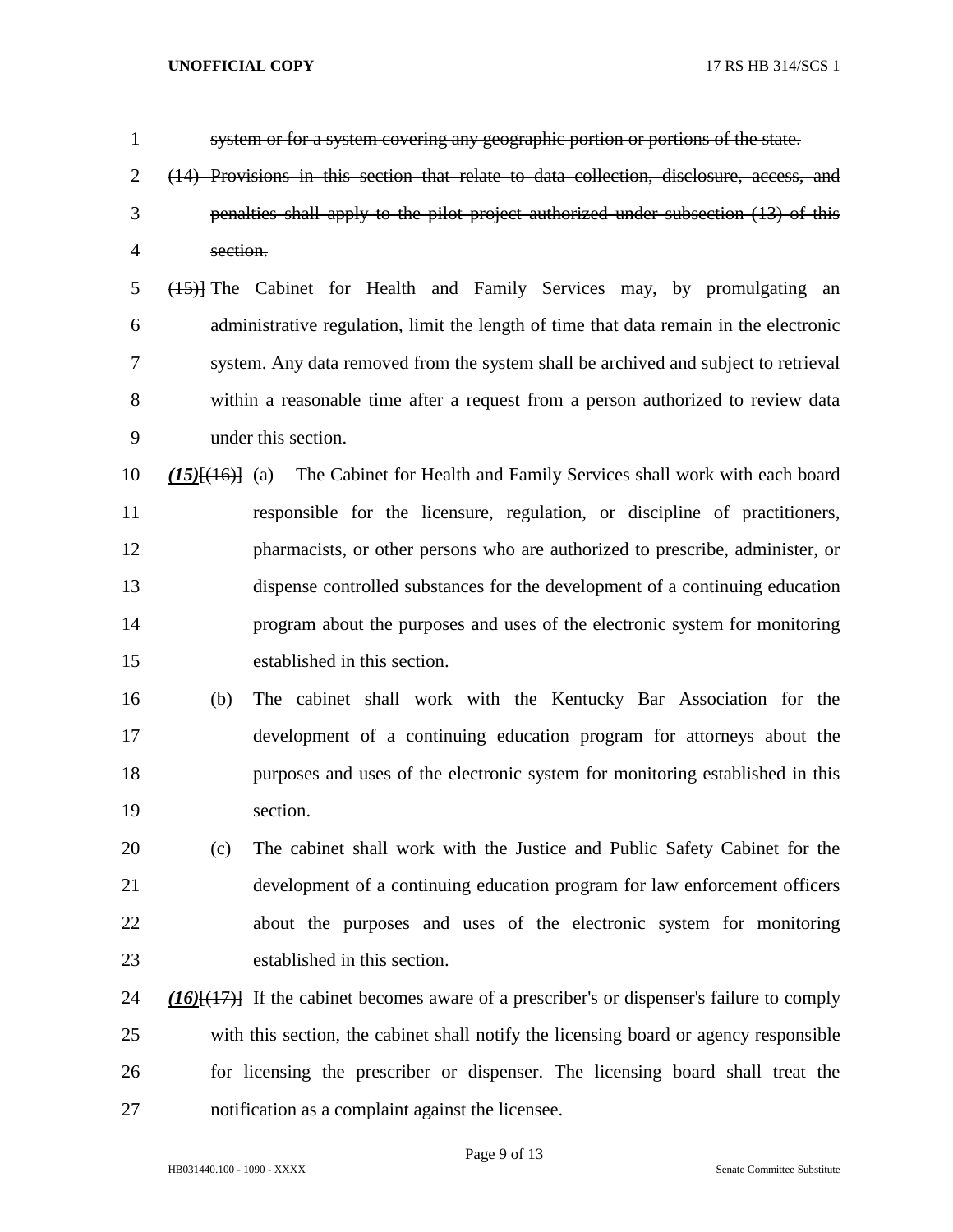- *(17)*[(18)] The cabinet shall promulgate administrative regulations to implement the provisions of this section. Included in these administrative regulations shall be:
- (a) An error resolution process allowing a patient to whom a report had been disclosed under subsection *(9)*[(8)] of this section to request the correction of inaccurate information contained in the system relating to that patient; and
- (b) [Beginning July 1, 2013, ]A requirement that data be reported to the system under subsection (3) of this section within one (1) day of dispensing.
- 8 Section 2. KRS 218A.240 is amended to read as follows:

 (1) All police officers and deputy sheriffs directly employed full-time by state, county, city, urban-county, or consolidated local governments, the Department of Kentucky State Police, the Cabinet for Health and Family Services, their officers and agents, and of all city, county, and Commonwealth's attorneys, and the Attorney General, within their respective jurisdictions, shall enforce all provisions of this chapter and cooperate with all agencies charged with the enforcement of the laws of the United States, of this state, and of all other states relating to controlled substances.

 (2) For the purpose of enforcing the provisions of this chapter, the designated agents of the Cabinet for Health and Family Services shall have the full power and authority of peace officers in this state, including the power of arrest and the authority to bear arms, and shall have the power and authority to administer oaths; to enter upon premises at all times for the purpose of making inspections; to seize evidence; to interrogate all persons; to require the production of prescriptions, of books, papers, documents, or other evidence; to employ special investigators; and to expend funds for the purpose of obtaining evidence and to use data obtained under KRS  $24 \qquad 218A.202\{(7)\}\$  in any administrative proceeding before the cabinet.

# (3) The Kentucky Board of Pharmacy, its agents and inspectors, shall have the same powers of inspection and enforcement as the Cabinet for Health and Family Services.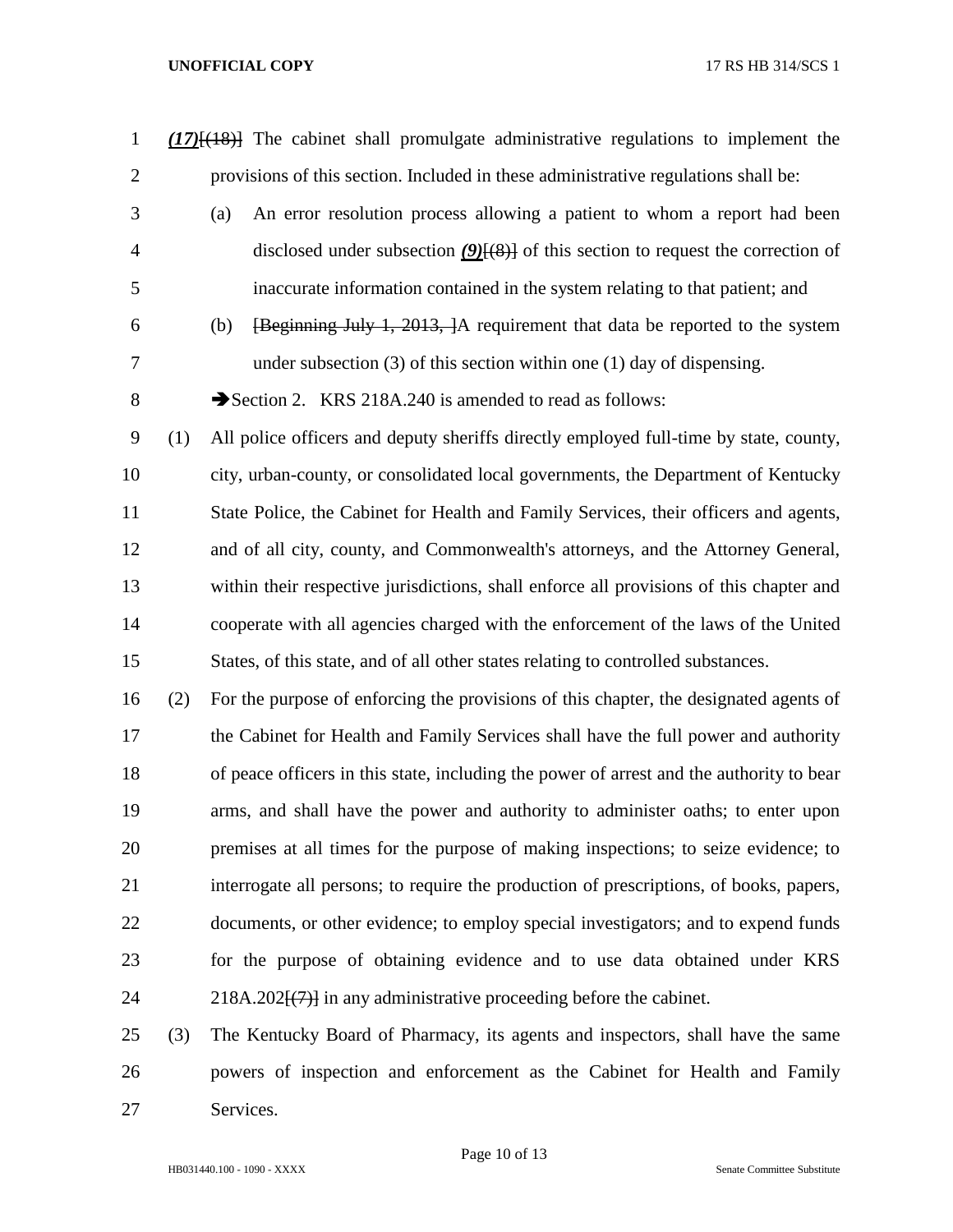(4) Designated agents of the Cabinet for Health and Family Services and the Kentucky Board of Pharmacy are empowered to remove from the files of a pharmacy or the custodian of records for that pharmacy any controlled substance prescription or other controlled substance record upon tendering a receipt. The receipt shall be sufficiently detailed to accurately identify the record. A receipt for the record shall be a defense to a charge of failure to maintain the record.

 (5) Notwithstanding the existence or pursuit of any other remedy, civil or criminal, any law enforcement authority may maintain, in its own name, an action to restrain or enjoin any violation of this chapter or to forfeit any property subject to forfeiture under KRS 218A.410, irrespective of whether the owner of the property has been charged with or convicted of any offense under this chapter.

- (a) Any civil action against any person brought pursuant to this section may be instituted in the Circuit Court in any county in which the person resides, in which any property owned by the person and subject to forfeiture is found, or in which the person has violated any provision of this chapter.
- (b) A final judgment rendered in favor of the Commonwealth in any criminal proceeding brought under this chapter shall estop the defendant from denying the essential allegations of the criminal offense in any subsequent civil proceeding brought pursuant to this section.
- (c) The prevailing party in any civil proceeding brought pursuant to this section shall recover his or her costs, including a reasonable attorney's fee.
- (d) Distribution of funds under this section shall be made in the same manner as in KRS 218A.420, except that if the Commonwealth's attorney has not initiated the forfeiture action under this section, his or her percentage of the funds shall go to the agency initiating the forfeiture action.

 (6) The Cabinet for Health and Family Services shall make or cause to be made examinations of samples secured under the provisions of this chapter to determine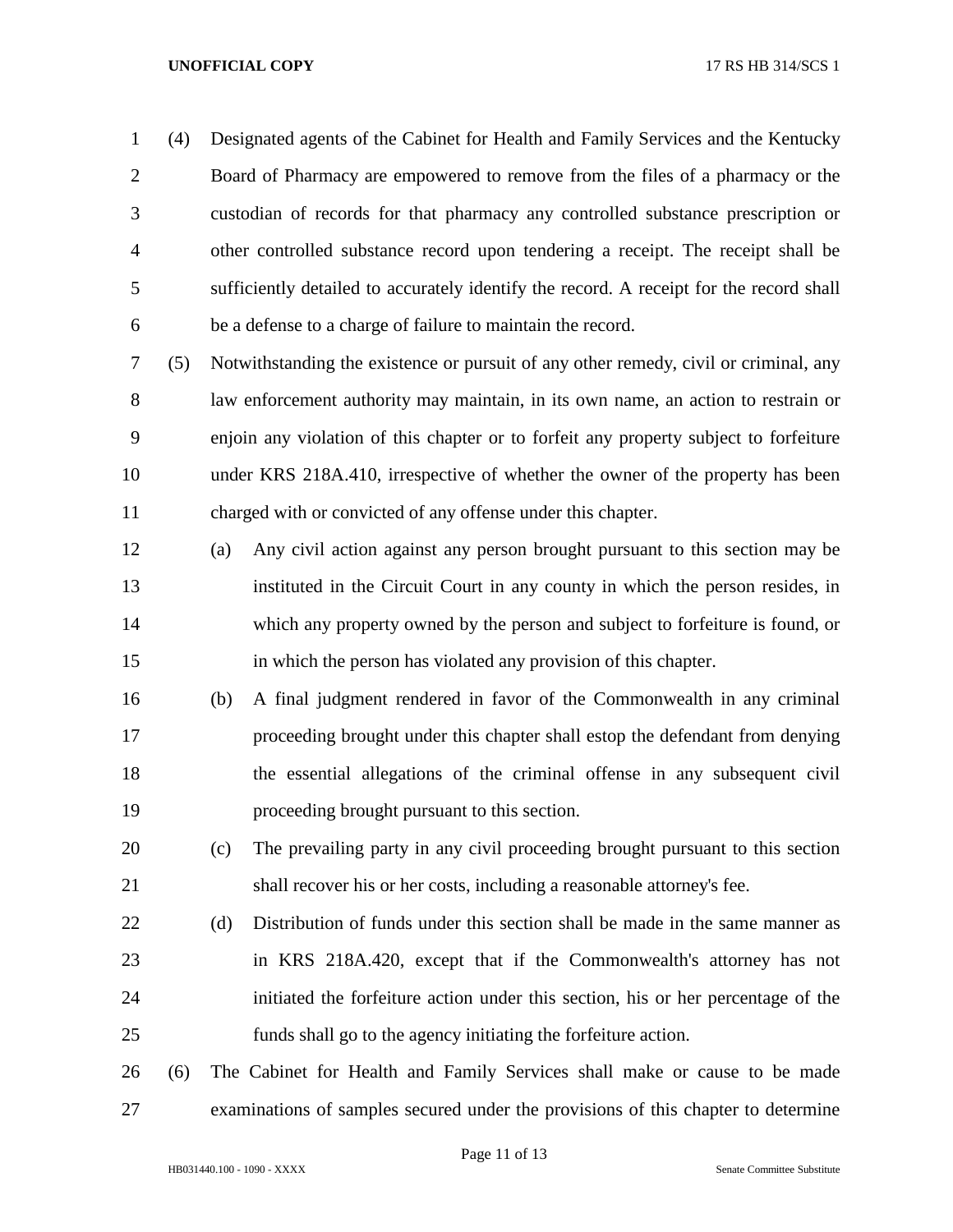whether any provision has been violated.

- (7) (a) The Cabinet for Health and Family Services shall proactively use the data compiled in the electronic system created in KRS 218A.202 for investigations, research, statistical analysis, and educational purposes and shall proactively identify trends in controlled substance usage and other potential problem areas. Only cabinet personnel who have undergone training for the electronic system and who have been approved to use the system shall be authorized access to the data and reports under this subsection. The cabinet shall notify a state licensing board listed in KRS 218A.205 if a report or analysis conducted under this subsection indicates that further investigation about improper, inappropriate or illegal prescribing or dispensing may be necessary by the board. The board shall consider each report and may, after giving due consideration to areas of practice, specialties, board certifications, and appropriate standards of care, request and receive a follow-up report or analysis containing relevant information as to the prescriber or dispenser and his or her patients.
- (b) The cabinet shall develop criteria, in collaboration with the Board of Medical Licensure, the Board of Nursing, the Office of Drug Control Policy, and the Board of Pharmacy, to be used to generate public trend reports from the data obtained by the system. Meetings at which the criteria are developed shall be meetings, as defined in KRS 61.805, that comply with the open meetings laws, KRS 61.805 to 61.850. The cabinet shall, on a quarterly basis, publish trend reports from the data obtained by the system. Except as provided in subsection (8) of this section, these trend reports shall not identify an individual prescriber, dispenser, or patient. Peace officers authorized to receive data under KRS 218A.202 may request trend reports not specifically published pursuant to this paragraph except that the report shall not identify an